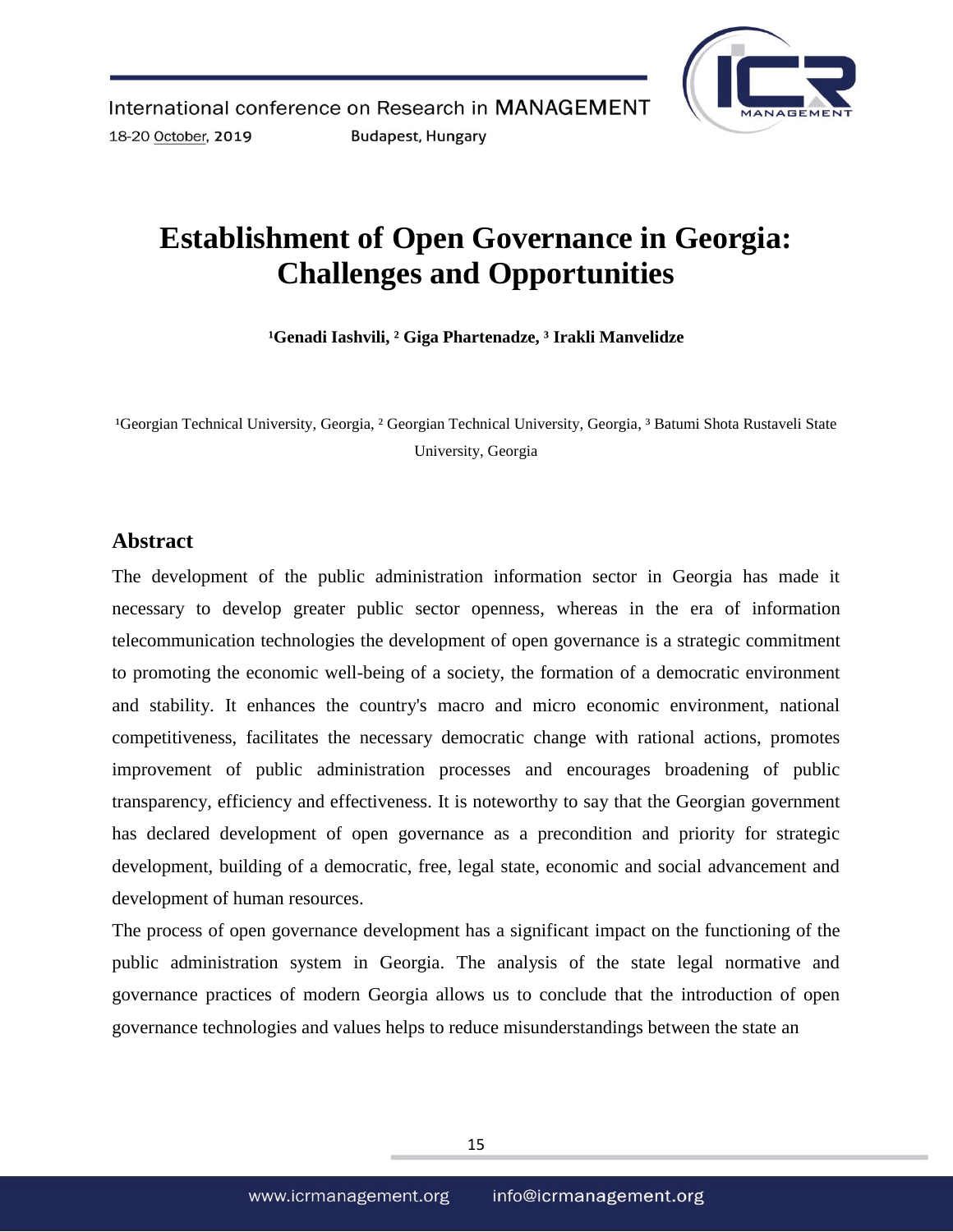

society and to strike a balance. At the same time, the introduction of management openness tools enhances the trust between the state and society, including effective feedback.

The study of open governance as a new theory of governance and its practical context is a novelty in the Georgian scientific literature. Fundamental research in this field is still a novelty in Georgian reality. Our research in Georgian reality is distinguished by the novelty of the issue. At this stage of the study we are limited to conducting only theoretical research, which required the processing of information in both foreign and Georgian languages and defining the postulates of the new theory of open governance. In Georgian reality, open governance is seen as a new technical model of management, at the same time, for objective reasons, Georgian sources do not provide enough material to analyze the problem, accordingly, we used foreign sources and literature in the study. Therefore, the presented research is a novelty in terms of studying the theoretical and methodological aspects of public administration in Georgia.

**Key words:** Management, Governance, State, Society, Government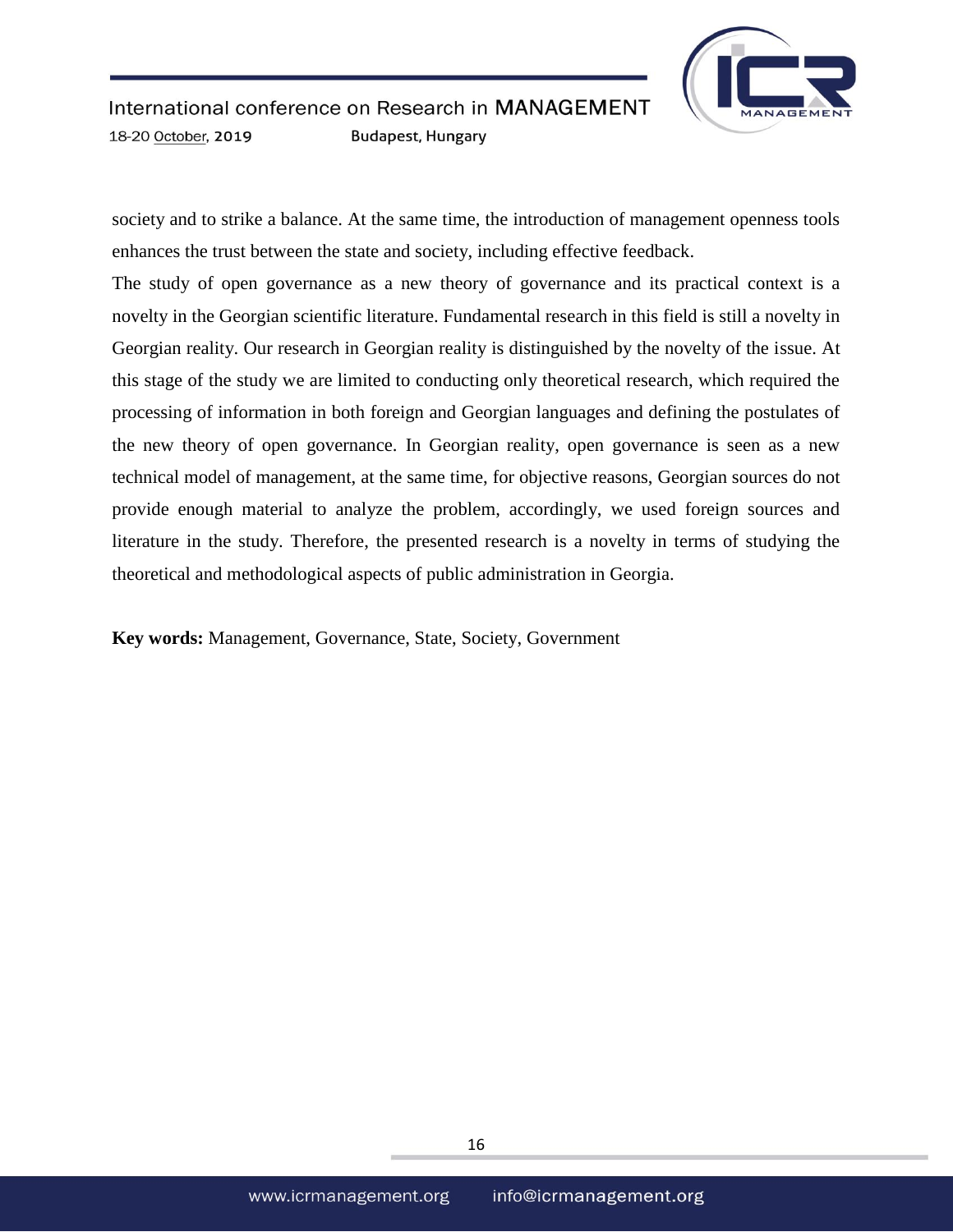

## **Introduction**

One of the key instruments to sustaining the sustainability and evolutionary development of social organizations in the age of globalization and information is the transition to a system of governance that is capable of responding quickly and effectively to continuous and everchanging internal and external challenges and threats. Therefore, at the modern stage, such a reform of public administration can be considered as successful which makes perfect certain governance functions and processes, as well as a qualitatively new system of interaction between the subject and the object of governance is being formed.

Open Governance is an international process coordinated by the Open Government Partnership. This is a joint initiative of the Presidents of the United States and Brazil, which they founded in 2011 as an initiative of eight countries. The initiative calls for greater transparency of governments and branches of government. The governments of the partnership countries undertake to be more open to citizens involve them in decision making and make government services accessible and comfortable. The degree of fulfillment of the commitments will determine the country's success within the framework of the "Open Government Partnership" [1]. Today the platform unites more than 60 countries. Georgia joined the platform in September 2011 [2]. The main goals of the Open Government Partnership are transparency, accountability and citizen involvement in government decision-making processes using new technologies and innovative methods [3].

## **Methods**

The research strategy is based on the specifics of the selected research object and subject, goals and objectives. The purpose of the study is to analyze the current state of implementation of open governance in Georgia and identifying key postulates of the development strategy. Therefore, the objectives of the study were to describe a theoretically functional system of open governance as a new theory of governance in Georgia and identifying the characteristics of open government as a transparent governance system, which helped us identify problems in implementing open governance as a governance mechanism in Georgia.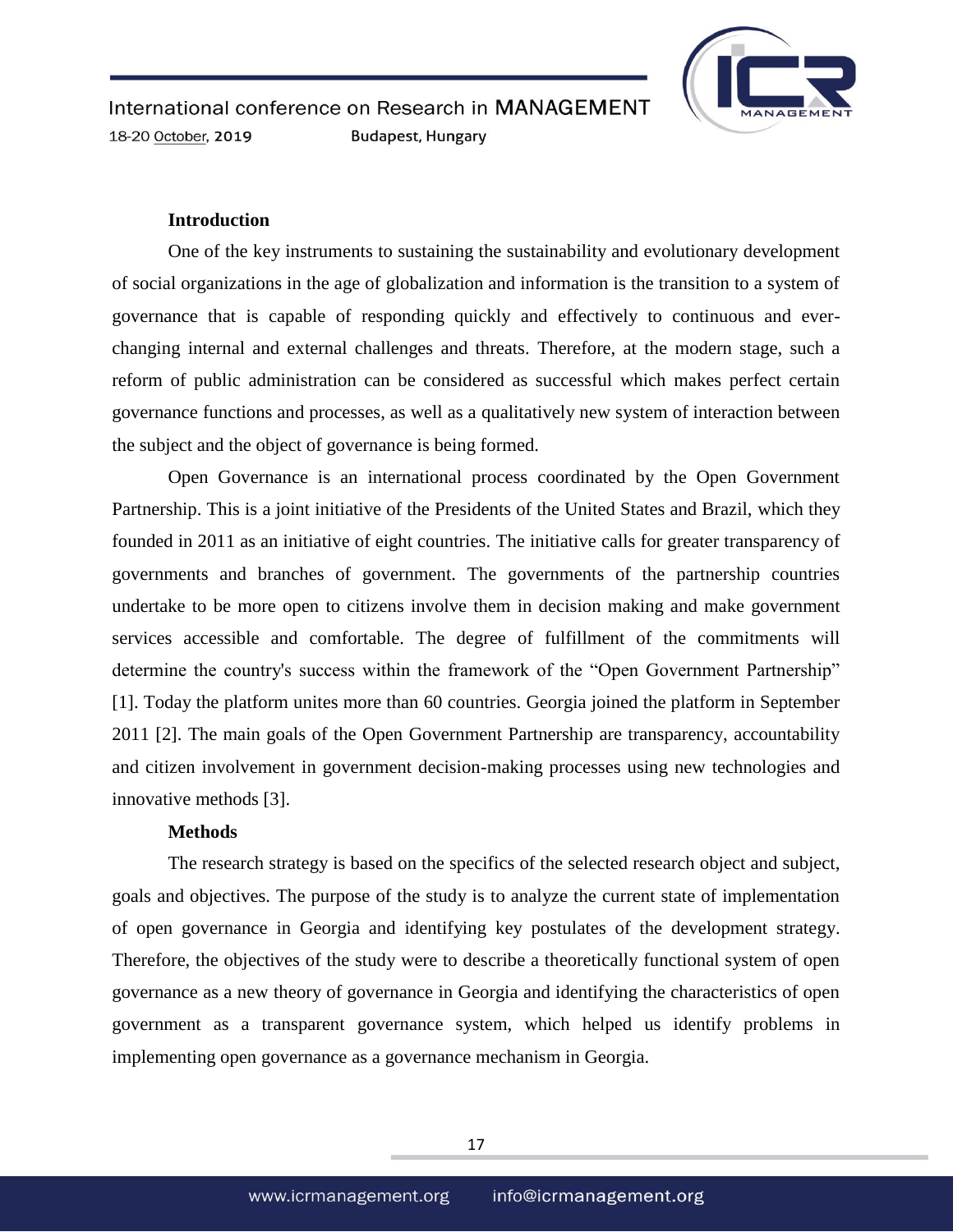

We used theoretical and empirical research methods to solve these problems. Among theoretical methods it should be noted systematic, structural-functional, institutional and

comparative analysis methods. Documentary analysis is an important method of empirical research. These methods have partially solved the problem of verifying the scientific information obtained. The use of different methods has enabled us to fully understand and analyze the theories of public administration. For example, using the systematic analysis method we came to understand the research object as a whole and to reveal different links in the conceptual context of the research object. In this respect, we have considered open governance at all levels of the system as a whole. Using the method of institutional analysis, we have dealt with the existing management institutions of the open government as a management institution; the use of the functional method has helped us to understand the function of open government bodies and their external and internal relationships. By comparative method we made comparative analysis of modern and traditional management strategies; a holistic analysis approach has helped us to identify trends in institutional unification of open government as a tool of communication with citizens. Thus, the method of researching the issue has enabled us to bring the problem to the theoretical and practical level.

The study covered both theoretical and practical issues related to open governance such as: justification of the need to move to a new paradigm of open governance in Georgia during the information society; assessing and measuring the quality of governance openness in Georgia; analysis of the problems of implementing transparency management mechanism in Georgia and revelation of potential benefits.

## **Results and Discussion**

Georgian Government views openness, transparency, accountability and involvement of citizens in decision-making as fundamental values for democratic society and continues to adhere to the principles of Open Government Partnership (OGP) in public governance. Georgia was one of the first countries to join the OGP in 2011 and has implemented major reforms under the three action plans already implemented. Georgia became a member of the OGP Steering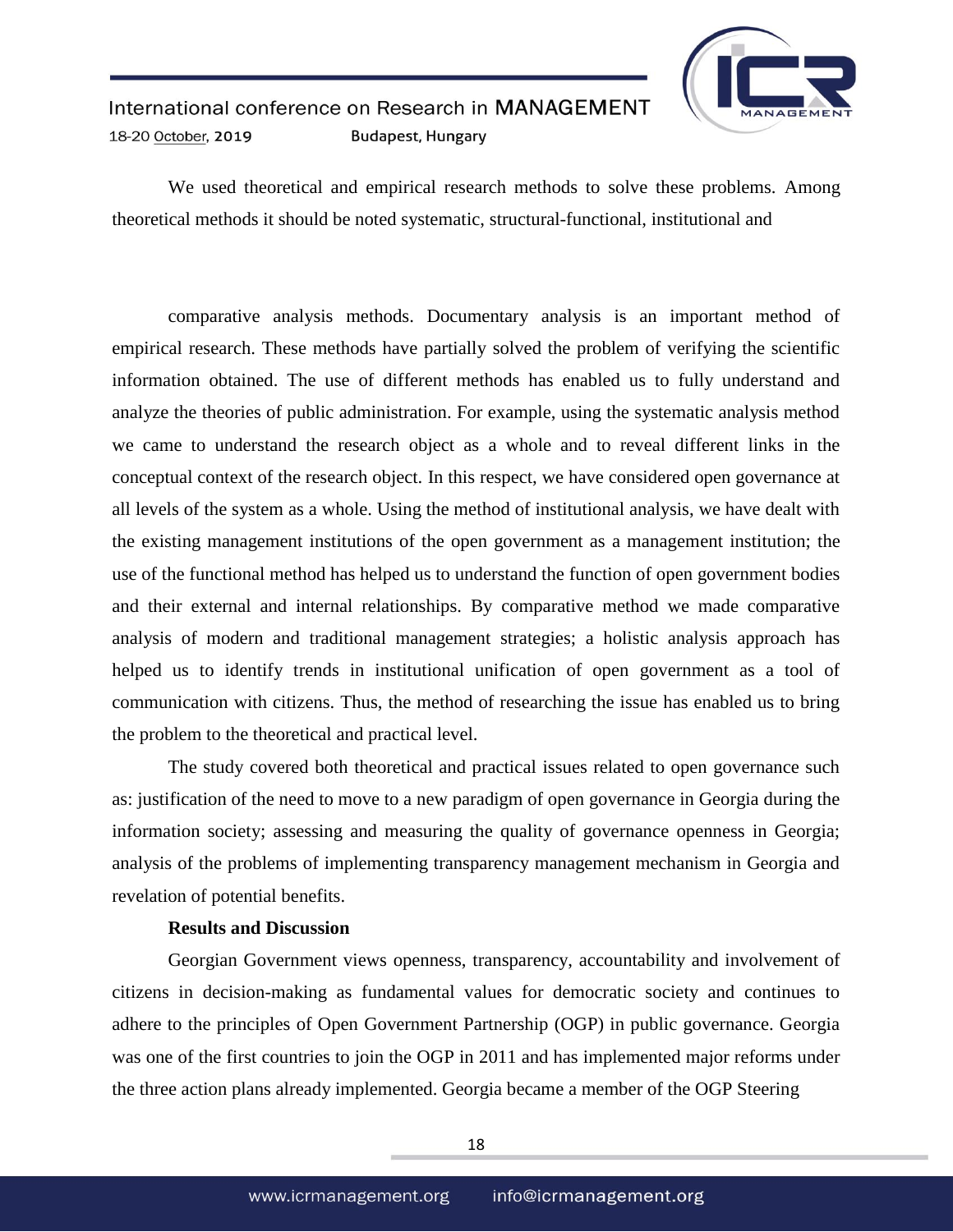

Committee in 2014 and in 2016 a co-chair state for the 2017-2018 term. As a co-chair country Georgia hosted the Fifth Global Summit of the OGP on July 17-19, 2018. The event brought together representatives from over 70 countries, hundreds of members of civil society,

international organizations, academia and the media. About 80 panels and sessions were held within the Summit [4].

For the transition to open government, it would be wise, at least for the Georgian authorities, to recommend to the Georgian government and local self-government bodies, to increase the efficiency of their functions and to address the objectives set out in the light of the principle of openness.

It should be noted that Georgia has civil plans for establishing open governance, in particular, the Open Government Georgia 2014-2015 Action Plan has been implemented to date [5], as well as Open Government Georgia Action Plan 2016-2017[6] and Open Government Georgia's 2018-2019 Action Plan [4]. Part of the ideas and norms contained therein are gradually implemented in practice, as evidenced by a number of normative legal acts, which was the basis for the realization of the principles of openness by the central authorities of the executive branch.

Along with the great leap in the use and development of information technologies in public administration, the Open Government Georgia's Civil Strategy contains serious basis for providing new forms and means of information to citizens on various issues of public life.

Since 1972, leading world experts and analysts have been conducting an annual comparative study based on a wide range of sources, including news, articles, scientific analysis, NGO reports and professional reports and then publish a report on political rights and civil liberties consisting of quantitative and qualitative assessments for 195 countries, which are rated in "Freedom in the World" [7]. It should be noted that the legal norms often do not actually equate to the results of the applicable law in this report. Monitoring of legislative norms and legal practices are held in order to calculate ratings. At the same time the emphasis is on the quality of enforcement. In addition, the report largely values the rights and freedoms of ordinary citizens and not the rights of state or non-governmental organizations.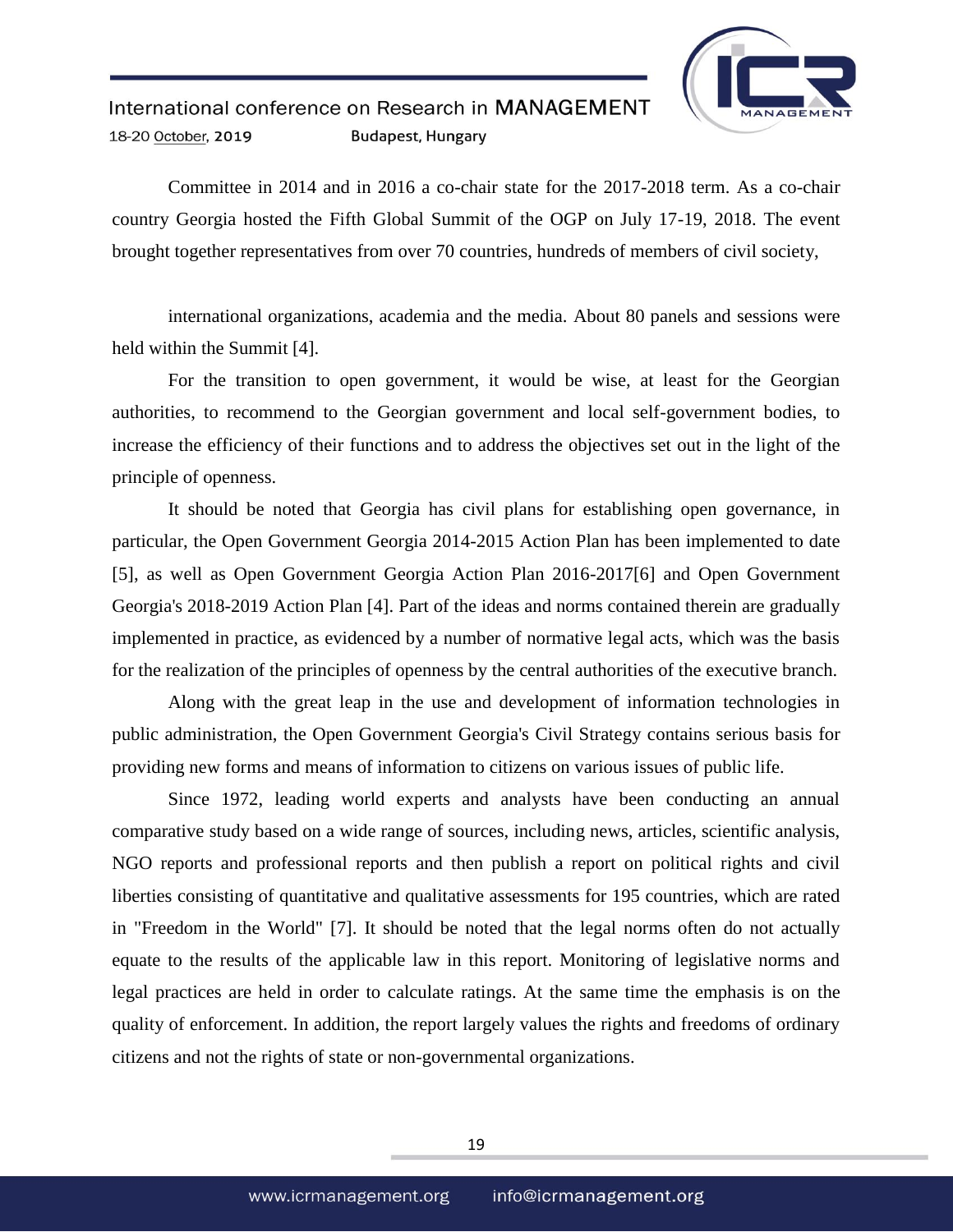

Georgia occupies an average position with 63 points in the 2019 "Freedom in the World" report [7]. In the framework of this study, we do not aim to analyze the results of the evaluation and its dynamics. In addition, we consider it necessary to distinguish from the over 100 indicators included in the summary index those reflecting the formation of a qualitatively new system of interaction between state authorities and civil society.

The "Freedom in the World" rating includes a number of key indicators that reflect the state's accountability to the public during the elections. Indicators are compiled in the form of questions where positive answers mean that the state has a strategy of moving towards openness and transparency as its own development vector [9].

On the basis of Open Government of Georgia Action Plans, publicly important projects have been developed in Georgia and implemented by government authorities to enhance interaction and communication with citizens. Among these it is important to indicate the direction of the development of electronic governance as a result of which there is an improvement in the provision of information tools that are directly linked to the openness and accessibility of socially important information.

The transition to a working e-government system that facilitates the secure and legally significant exchange of electronic documents between the state and citizens provides a steadily growing demand for citizens to receive public and important information for him. At the modern stage, citizens are keen to receive additional information on state that are useful to them and satisfy their interests. If the state is committed to conducting its activities openly, then the process of meeting additional information requirements will be prioritized by citizens, and may also bring in some new economic profits both for state and citizens (For example, open data on cadastral engineers when citizens need the services of a cadastral engineer, etc.).

Management of state registries (registries, accounting systems, databases, etc.) is one of the most common powers vested in the central authorities of the executive branch. Most of these registries include socially important information, which should be more or less accessible to citizens. However, it is often evidenced that the absence of a unified state policy on access to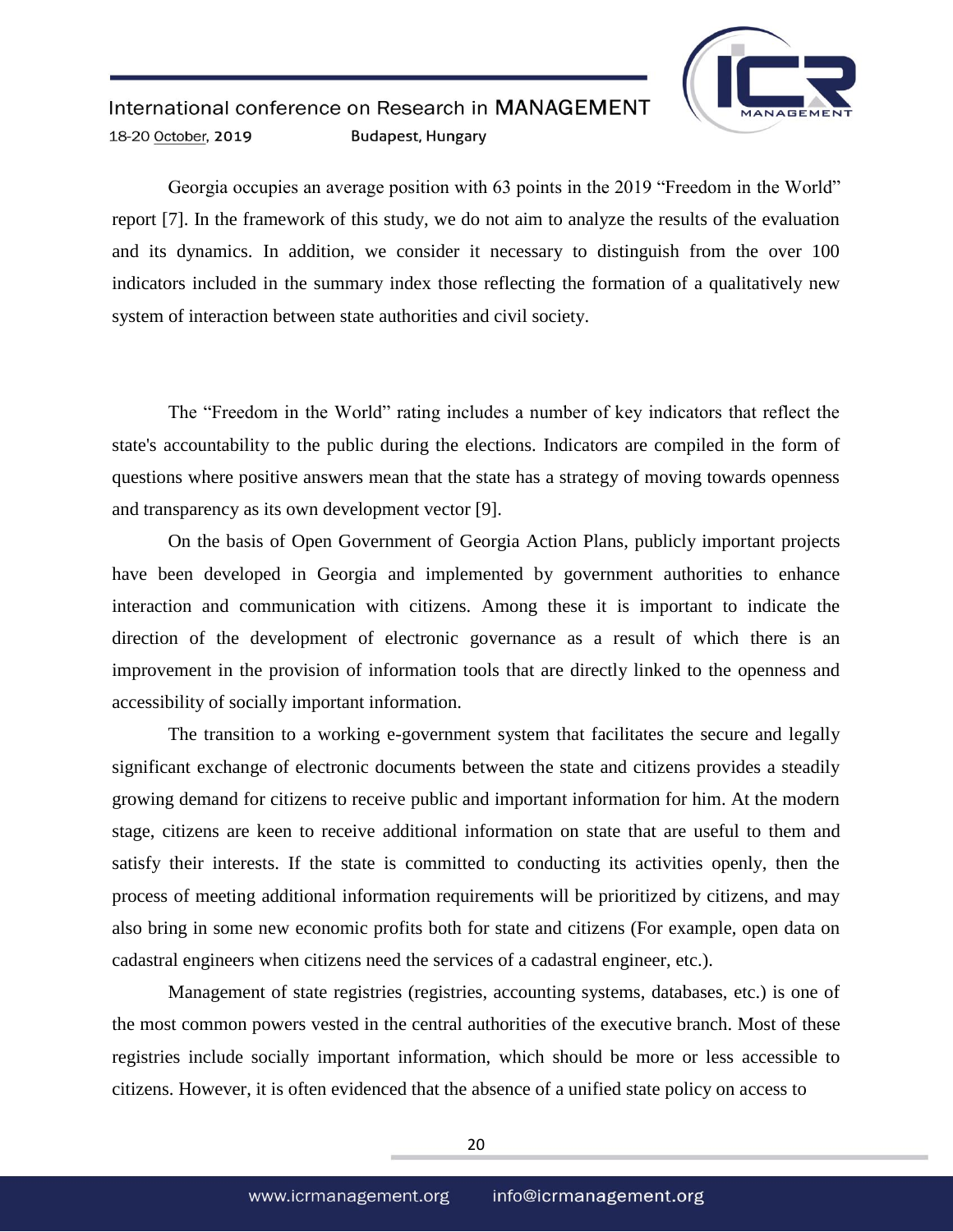

information, administration of which are vested with the authority of the executive there are a number of administrative barriers.

Authorities receive a great deal of information from citizens in the exercise of their powers (such as issuing licenses or other permits, accreditations, etc.), often, however, such information is related to the payment of various state duties by citizens. Then, at the expense of budgetary funds, government agencies set up complex information systems to process the information they receive (For example, licenses registries, accounting systems, etc.). Lastly, on

the basis of an application for public service and often as a result of the applicant's fees, the authorities provide citizens with information on the information resources available and at least for twice of the cost.

First of all, for the transition to open government, cardinal changes in the asymmetric distribution of state information are needed. The information available to everyone must be open except information which is restricted by law. This does not mean that any information in the registry should be open. Moreover, it should be emphasized that the disclosure of information also requires the financial authority to incur financial costs. We need to introduce statutory restrictions only on the closed part of the registry (In the form of personal data or other information protected by law or classified information) and only publicly available information should become open. At the same time, civil society needs to know what kind of information is at the disposal of state authorities and what information is a closed one.

Closed information available from special registries (registries, information systems, etc.), which by law may not be available to the public should be treated as a public service as required by the accounting system of the authorities. At this time it is necessary to precisely identify the specific categories of applicants, as required by law, who have the right to receive such information and have the right to request information that is not public.

A number of statutory acts oblige executive authorities to prepare a state report annually on the situation in their respective areas. For example, the sectoral ministries of Georgia prepare official reports, calculations, and conclusions on individual activities of ministries. Documents of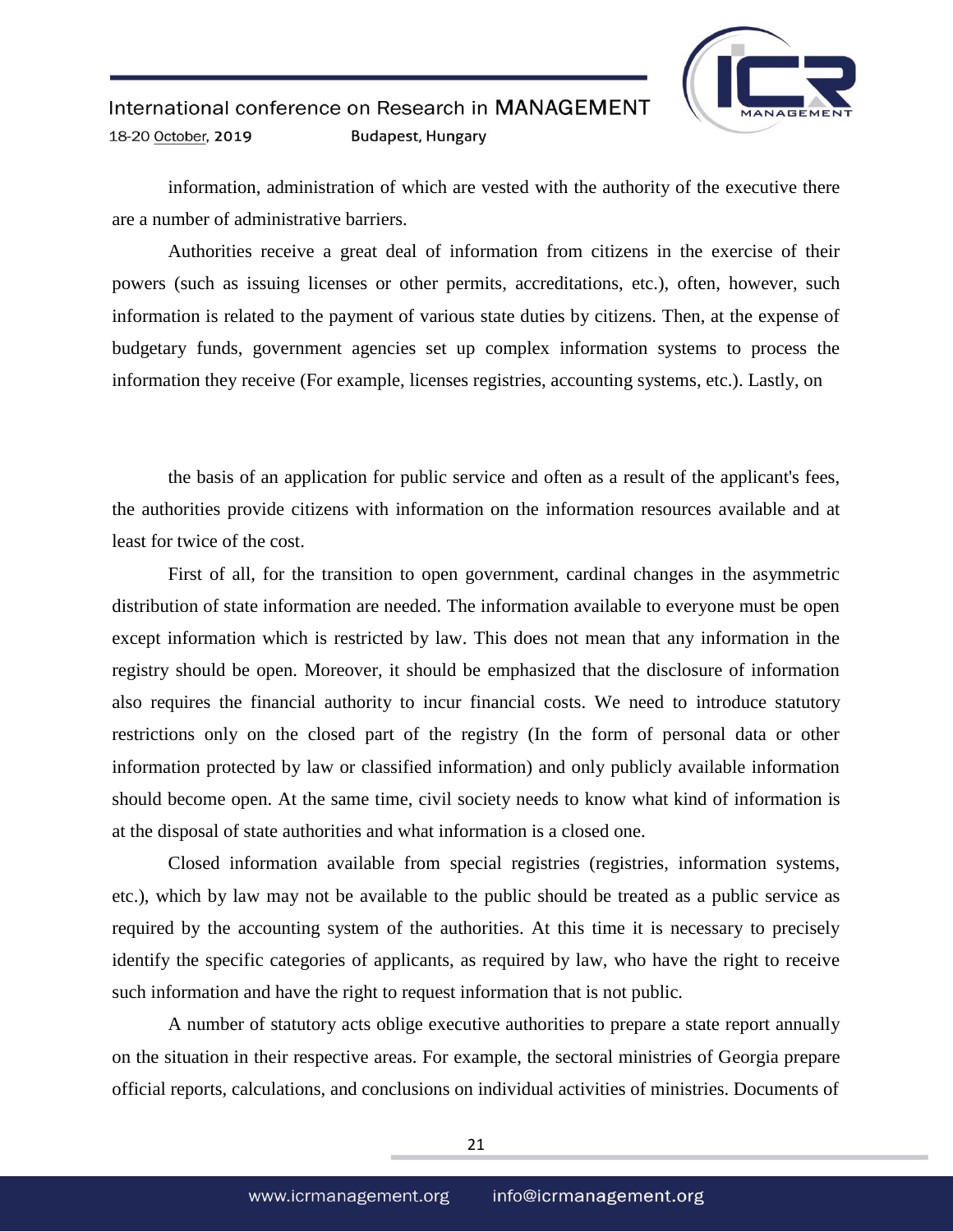

this kind, like other reporting and analytical materials produced by government agencies that reflect aspects of the country's socio-economic and political-cultural development, must necessarily be publicly available, understandable and, most importantly, reusable (as well as must be opened in hard copy). Reporting and analytical materials should also be available for open criticism, the results of which should also be accessible to everyone.

In turn, the implementation of the information openness strategy of the authorities will stimulate IT innovation in the field and will create all conditions for equal competition and provision of information services.

Nowadays there is some kind of deviation from some state legislative norms from IT technologies. If not this, it would have contributed to more effective use of public administration. It has to be said, however, that there is an increasing demand on review of the impact of legislation on the actualization and improvement of norms regulating the participation of citizens in the drafting and decision-making processes of public authorities. It will also increase public control over the enforcement of judgments, especially through the use of IT tools.

Limited expansion of the means and forms of public engagement at all levels and processes of governance will help to reduce the efficiency of decision-making by the authorities, increasing the cost of additional negotiations making it unclear the responsibility of government officials for the outcome of decisions that lack the professional foundations of public administration.

While we have made some progress in the development of e-government in Georgia, it is time to talk about the need for the public to take the need for information satisfaction to a new level in principle. At the same time, it should be emphasized that the continuous and adapted provision of new information by the state to citizens is essential for the economic growth of society and the continuous social development.

Positive Trends in E-Government Creation - Providing e-services through state portals has a positive effect on citizens' trust in the activities of public authorities [10]. Proponents of the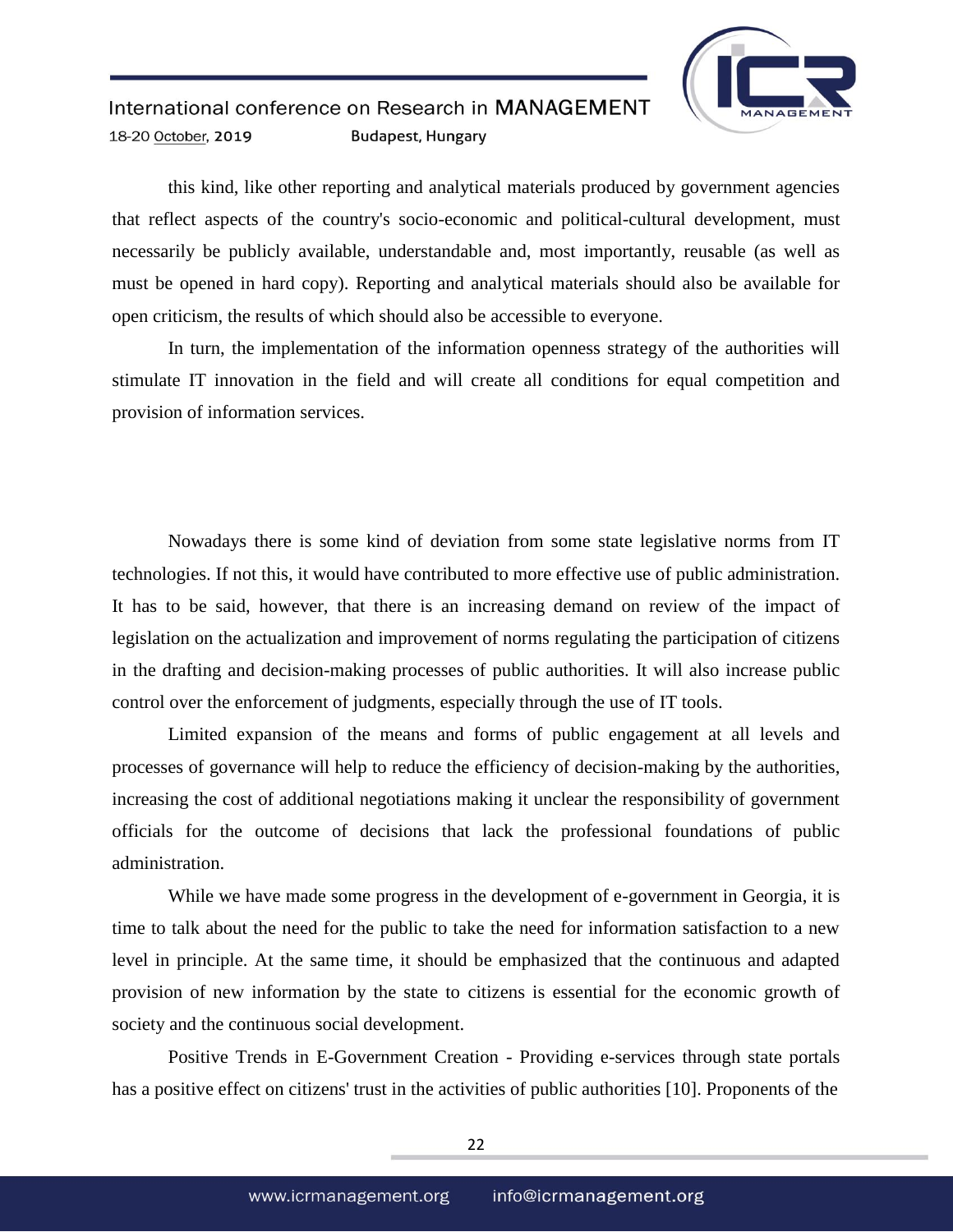

theory of public values believe that the introduction of information and communication technologies stimulates the development of the principles of cooperation and transparency and increases the opportunities for e-democracy in the state [11].

The implementation of projects implemented by the state in the field of e-government is considered as an important direction for the transition to open governance. Within the framework of these projects, electronic services introduced by the state, such as electronic public procurement, transparent data, electronic petitions, review and development of new norms, creation of electronic communications space between government officials and the public, developing and delivering information services to citizens, electronic reporting on agency activities and others are considered as an important starting point for the introduction of open

governance. All such projects are based on ensuring that a wide range of citizens have access to the Internet and are able to access state information systems and official portals.

The creation of an open governance system does not mean to abandon the further development of e-government technologies that have proven their effectiveness in practice. Egovernance can be seen as a facilitating mechanism for the development of open governance.

### **Conclusions**

In the process of reforming the state governance in Georgia at the modern stage**,** which is unfortunately characterized by the lack of value-driven boundaries and the rapid penetration of Internet technologies into all aspects of public and private life, the transition to open governance allows us to mobilize state and civil society efforts so as to consolidate the conflicting interests of completely different interest groups through public policy.

Formation of a new model of open governance in Georgia is a gradual process, which faces difficult institutional problems. It primarily competes with the e-government model and seeks to make it one of the instrumental mechanisms for its implementation.

In fact, open governance in Georgia, as a new model of public administration, does not change the results of the previous stages of reform in public administration, but focuses on the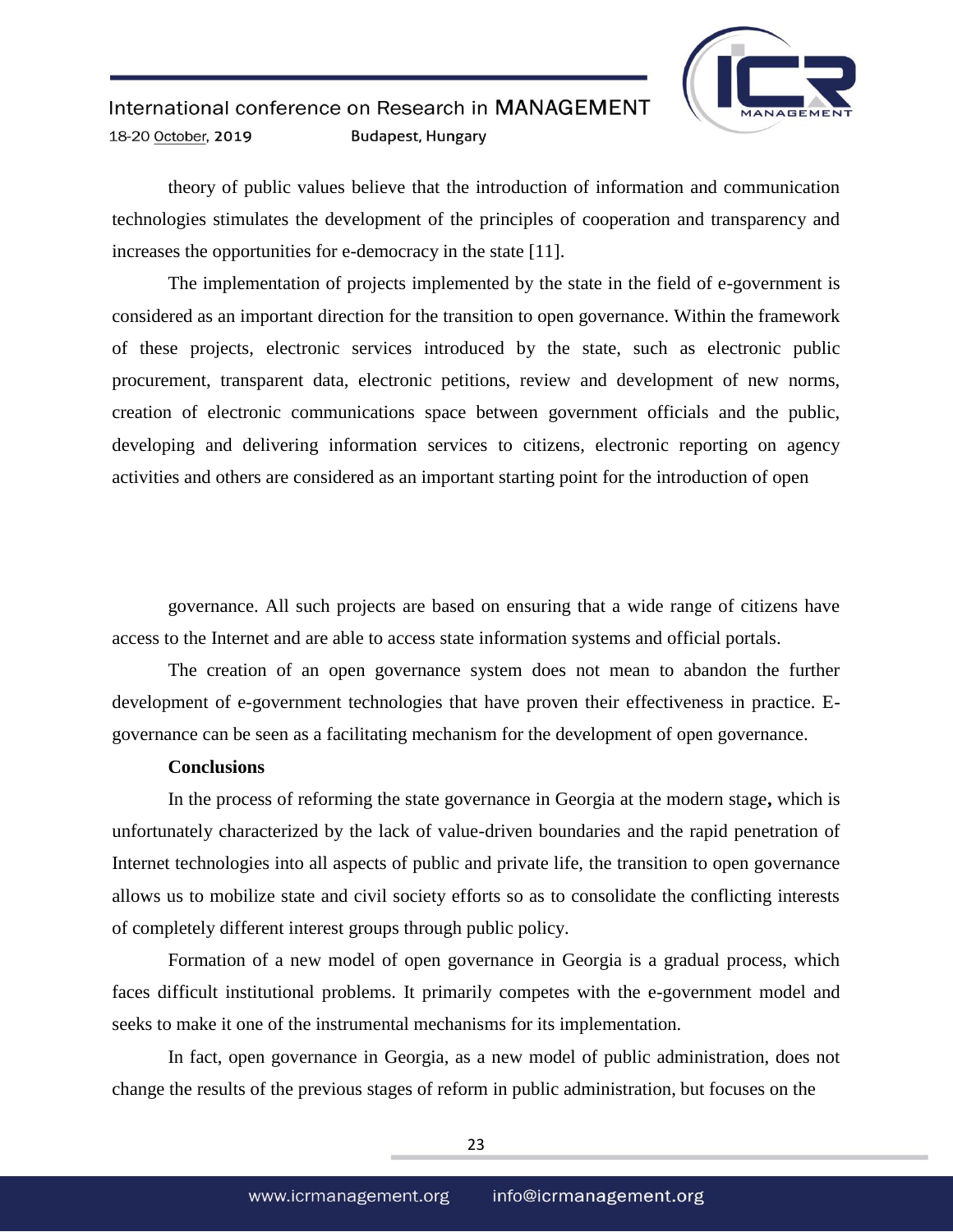

technological improvement of the public governance process using the information society value system.

The process of establishing open governance in Georgia can be carried out in line with international practice. In this case, it will have an explicit emphasis on publicity, using specific tools and mechanisms already tested.

It should be borne in mind that the introduction of technological governance instruments does not guarantee that the balance between the state and society will be maintained and that an appropriate level of public control over the protection of legality will be achieved. At the same time, not one single principle of openness should be realized in relation to one or more of the functions of governance, but only interconnected and complex solutions allow us to ensure a consistent movement towards open governance. In such conditions, democratic values such as pluralism, freedom of speech, transparency, openness, access to information mean maximum openness of the activities of government and public organizations, as well as their

interconnectedness and mutual responsibility, which will allow citizens to express their views on any issue of state and public life.

## **References**

[1] Official Website of the Ministry of Justice of Georgia, Open Government, Available: <http://www.justice.gov.ge/Ministry/Index/347>

[2] Open Government Forum in Georgia, Available: [https://idfi.ge/ge/open-government](https://idfi.ge/ge/open-government-partnership)[partnership](https://idfi.ge/ge/open-government-partnership)

[3] Open Government as Georgia's Priority, Available: <https://www.transparency.ge/ge/content/stub-543>

[4] Open Government Georgia's 2018-2019 Action Plan, Available: [http://procurement.gov.ge/getattachment/International-Cooperation/Action-Plans/\(OGP\)/OGP-](http://procurement.gov.ge/getattachment/International-Cooperation/Action-Plans/(OGP)/OGP-2018-2019-AP.pdf.aspx)[2018-2019-AP.pdf.aspx](http://procurement.gov.ge/getattachment/International-Cooperation/Action-Plans/(OGP)/OGP-2018-2019-AP.pdf.aspx)